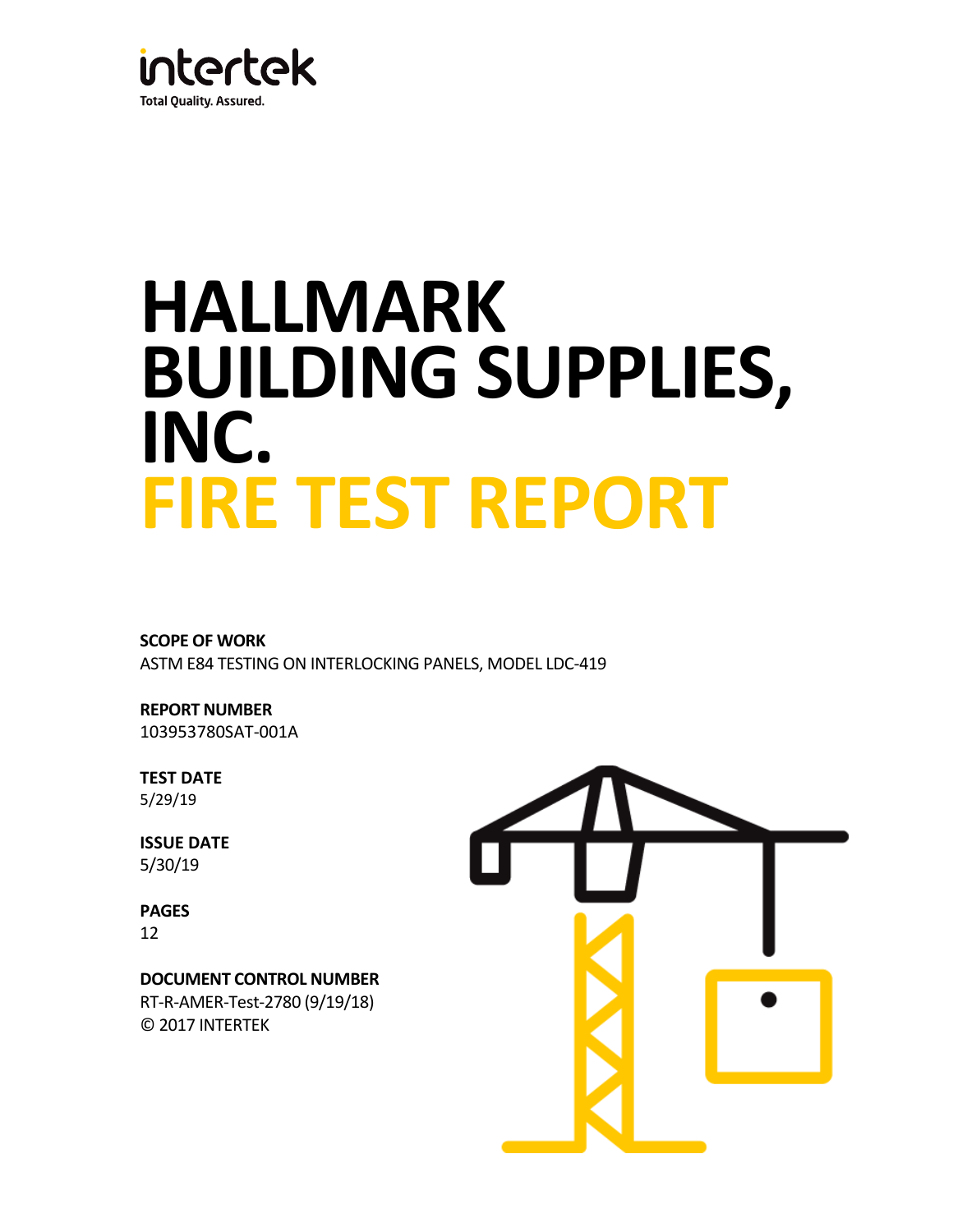

Telephone: 210-635-8100 Facsimile: 210-635-8101 [www.intertek.com/building](http://www.intertek.com/building)

#### **TEST REPORT FOR HALLMARK BUILDING SUPPLIES, INC.**

Report No.: 103953780SAT-001A Date: 5/30/19

#### **REPORT ISSUED TO**

**Hallmark Building Supplies, Inc.** 901 Northview Road Waukesha, WI 53188

#### **SECTION 1**

**SCOPE**

Intertek Building & Construction (B&C) was contracted by Hallmark Building Supplies, Inc., 901 Northview Road, Waukesha, WI 53188, to evaluate the flame spread and smoke developed properties of Interlocking panels, Model LDC-419. Testing was conducted at the Intertek B&C test facility in Elmendorf, Texas. Results obtained are tested values and were secured by using the designated test method(s). A summary of test results and the complete graphical test data is reported herein.

This report does not constitute performance certification of this product nor an opinion or endorsement by this laboratory. Intertek B&C will service this report for the entire test record retention period. The test record retention period ends four years after the test date. Test records, such as detailed drawings, datasheets, representative samples of test specimens, or other pertinent project documentation, will be retained for the entire test record retention period.

#### **SECTION 2**

#### **SUMMARY OF TEST RESULTS**

**Specimen I.D.:** Interlocking panels, Model LDC-419

#### **ASTM E84 Test Results**

| <b>FLAME SPREAD INDEX</b> | <b>SMOKE DEVELOPED INDEX</b> |  |
|---------------------------|------------------------------|--|
|                           |                              |  |

\*See Section 8 for additional information and commentary

#### For INTERTEK B&C:

| <b>COMPLETED BY:</b> | Joseph Martinez | <b>REVIEWED BY:</b> | Servando Romo           |
|----------------------|-----------------|---------------------|-------------------------|
| TITLE:               | Technician      | <b>TITLE:</b>       | <b>Project Engineer</b> |
|                      |                 |                     |                         |
| <b>SIGNATURE:</b>    |                 | <b>SIGNATURE:</b>   |                         |
| DATE:                | 5/30/19         | <b>DATE:</b>        | 5/31/19                 |

This report is for the exclusive use of Intertek's Client and is provided pursuant to the agreement between Intertek and its Client. Intertek's responsibility and liability are limited to the terms and conditions of the agreement. Intertek assumes no liability to any party, other than to the Client in accordance with the agreement, for any loss, expense or damage occasioned by the use of this report. Only the Client is authorized to permit copying or distribution of this report and then only in its entirety. Any use of the Intertek name or one of its marks for the sale or advertisement of the tested material, product or service must first be approved in writing by Intertek. The observations and test results in this report are relevant only to the sample(s) tested. This report by itself does not imply that the material, product, or service is or has ever been under an Intertek certification program.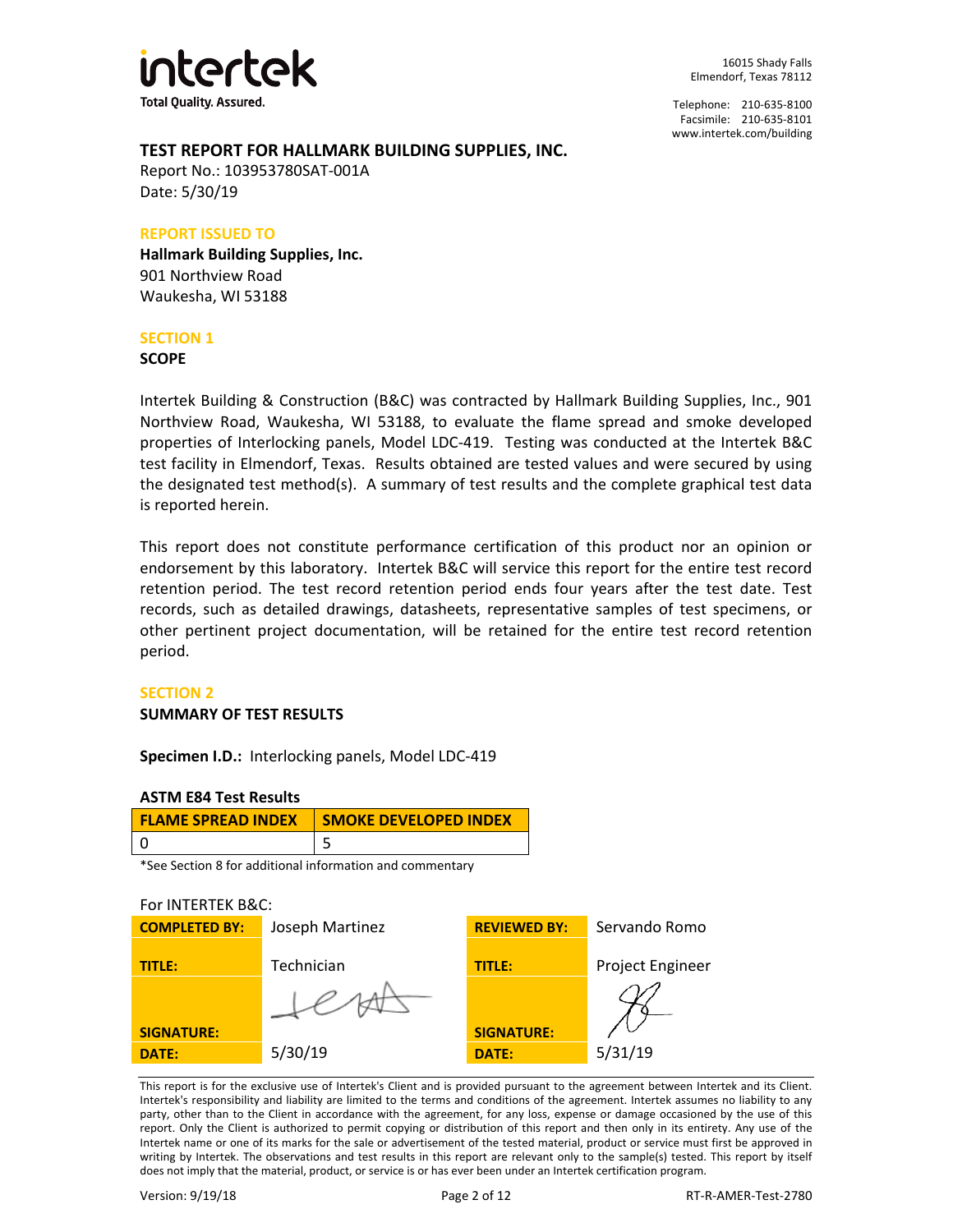

#### **TEST REPORT FOR HALLMARK BUILDING SUPPLIES, INC.**

Report No.: 103953780SAT-001A Date: 5/30/19

#### **SECTION 3**

#### **TEST METHOD**

The specimen was evaluated in accordance with the following:

**ASTM E84-19a**, *Standard Test Method for Surface Burning Characteristics of Building Materials*

#### **SECTION 4**

#### **MATERIAL SOURCE/INSTALLATION**

The samples were randomly selected from production stock on 4/1/19 by Intertek representative, Sondra Malone, at the Hallmark Building Supplies manufacturing facility, located at 5121 Frye Road, Suite 100, Irving, TX 75061. Details regarding the composition and traceability of the selected material are included in Intertek Inspection Report [J3219.02-103-15- R0]. The sample, identified as Interlocking panels, Model LDC-419, was received in good order at the Evaluation Center on 5/8/19 and given identification number SAT1905080818-001.

The subject test specimen is a traceable sample selected from the manufacturer's facility. Intertek selected the specimen and has verified the composition, manufacturing techniques and quality assurance procedures. Details regarding the composition and traceability of the selected material are included in Intertek Inspection Report [J3219.02-103-15-R0].

#### **SECTION 5**

#### **LIST OF OBSERVERS**

| <b>NAME</b>     | <b>COMPANY</b>                    |
|-----------------|-----------------------------------|
| Joseph Martinez | Intertek B&C                      |
| Travis Kolinek  | <b>Hallmark Building Supplies</b> |

#### **SECTION 6**

#### **TEST PROCEDURE**

This report describes the results of testing conducted in accordance with ASTM E84-19a; Standard Test Method for Surface Burning Characteristics of Building Materials. The test method is for comparative surface burning behavior of building materials by determining a flame spread index (FSI) and a smoke developed index (SDI). This test is generally applicable to exposed surfaces, such as finish materials for ceilings or walls, provided that the material or assembly of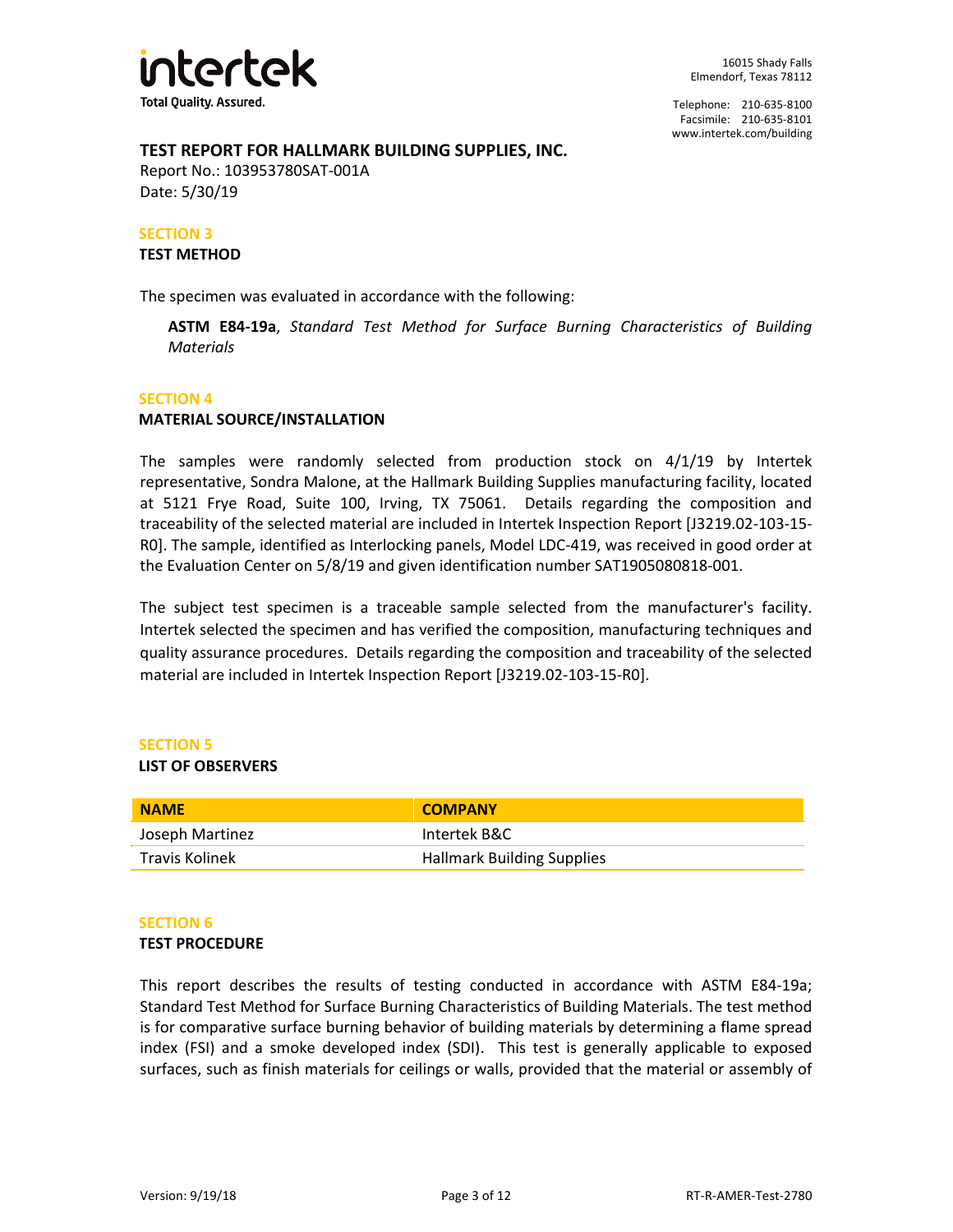

#### **TEST REPORT FOR HALLMARK BUILDING SUPPLIES, INC.**

Report No.: 103953780SAT-001A Date: 5/30/19

materials, by its own structural quality or the manner in which it is tested and intended for use, is capable of supporting itself in position or being supported during the test period.

*"The use of supporting materials on the underside of the test specimen may lower the flame spread index from that which might be obtained if the specimen could be tested without such support. This method may not be appropriate for obtaining comparative surface burning behavior of some cellular plastic materials. Testing of materials that melt, drip, or delaminate to such a degree that the continuity of the flame front is destroyed, results in low flame spread indices that do not relate directly to indices obtained by testing materials that remain in place." –* ASTM E84-19a Section 1.4 – 1.5

The purpose of the method is to determine the relative burning behaviour of the material by observing the flame spread along the specimen. Flame spread and smoke density developed are reported, however, there is not necessarily a relationship between these two measurements.

#### **SECTION 6 (CONTINUED)**

#### **TEST PROCEDURE**

It is the expressed intent of the test method to provide only comparative measurements of surface flame spread and smoke density of the tested material against measurements for select grade red oak flooring and fiber-cement board when tested under specific fire exposure conditions. The test method exposes a nominal 24-ft (7.32-m) long by 20-in. (508-mm) wide test specimen to a controlled air flow and flaming fire exposure adjusted to produce a specific flame spread distance vs time calibration using select grade red oak flooring.

The test method does not provide information regarding heat transmission through the tested surface, the effect of aggravated flame spread behavior resulting from the proximity of combustible walls and ceilings, or the classification or definition of materials as noncombustible using flame spread index alone.

*This standard should be used to measure and describe the properties of materials, products, or assemblies in response to heat and flame under controlled laboratory conditions and should not be used to describe or appraise the fire hazard or fire risk of materials, products, or assemblies under actual fire conditions. However, results of this test may be used as elements of a fire risk assessment which takes into account all of the factors which are pertinent to an assessment of the fire hazard of a particular end use.*

There were no deviations from the requirements prescribed in ASTM E84.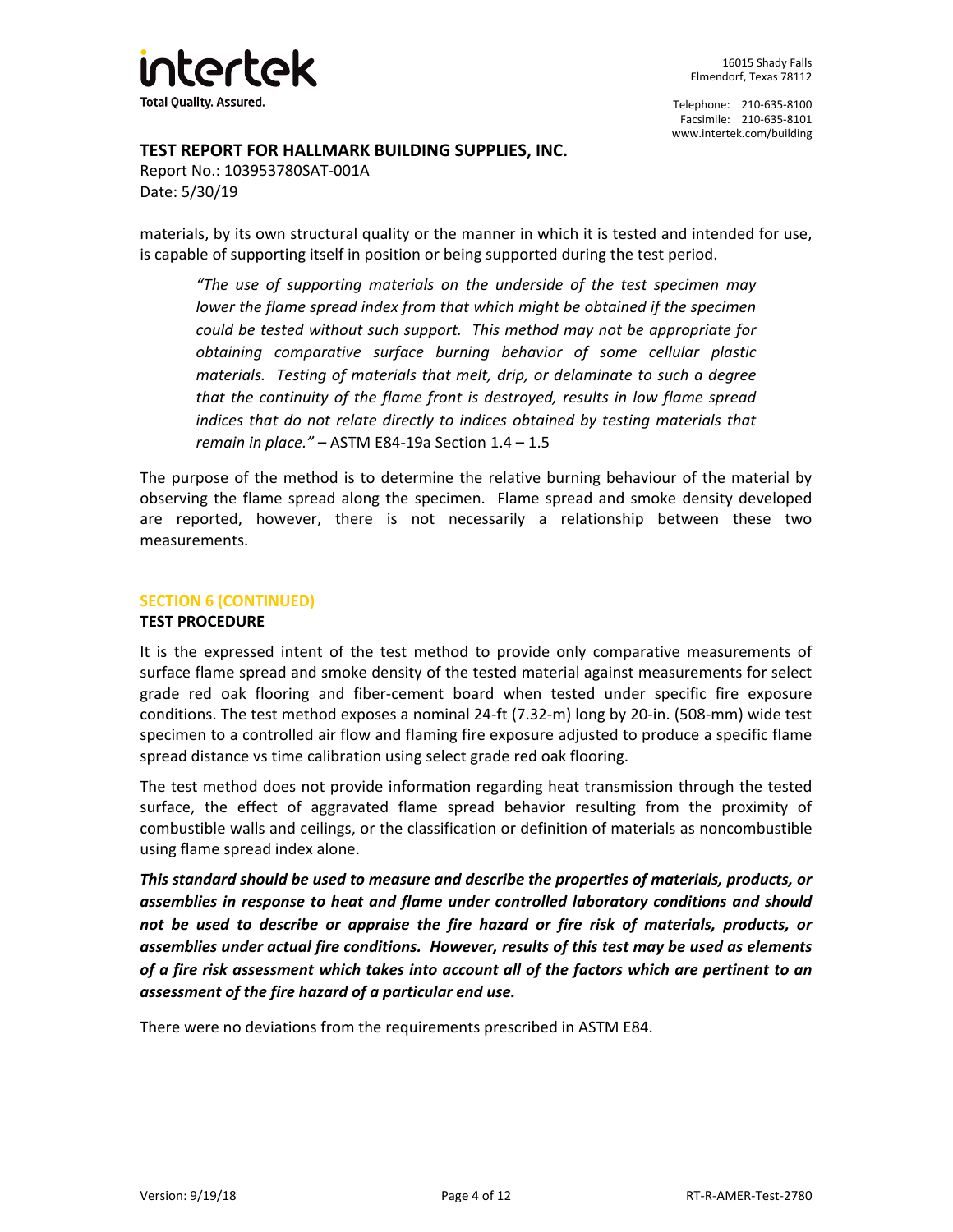

## **TEST REPORT FOR HALLMARK BUILDING SUPPLIES, INC.**

Report No.: 103953780SAT-001A Date: 5/30/19

#### **SECTION 7**

#### **TEST SPECIMEN DESCRIPTION**

| <b>MANUFACTURER*</b>                    | Hallmark Building Supplies, Inc.                                  |  |
|-----------------------------------------|-------------------------------------------------------------------|--|
| <b>SPECIMEN</b><br><b>DESCRIPTION*</b>  | Interlocking Panels (Cedar)                                       |  |
| <b>CONDITIONING TIME</b>                | 21 days                                                           |  |
| <b>SPECIMEN LENGTH</b>                  | 24 ft. 3 in. (Three 97 in. long coated aluminum siding panels)    |  |
| <b>SPECIMEN WIDTH</b>                   | 21 in. (Four 5.25 in. wide pieces)                                |  |
| <b>THICKNESS</b>                        | $0.07$ in.                                                        |  |
| <b>DEPTH</b>                            | $0.63$ in.                                                        |  |
| <b>TOTAL WEIGHT</b>                     | 60 lbs.                                                           |  |
| <b>COLOR</b>                            | <b>Brown</b>                                                      |  |
| <b>ADHESIVE/COVERAGE</b><br><b>RATE</b> | N/A                                                               |  |
| <b>SIDE TO FLAME*</b>                   | <b>Finished Side</b>                                              |  |
| <b>SUPPORT USED*</b>                    | Rods                                                              |  |
| <b>MOUNTING METHOD</b>                  | Standard                                                          |  |
| <b>SUBSTRATE USED*</b>                  | None                                                              |  |
| <b>CEMENT BOARD</b>                     | 1/4 in. thick fiber cement board was placed on top of the sample. |  |

\*From the client's material description and/or instructions

**Note:** Specimens were conditioned as per the requirements of Section 6.4 of ASTM E84-19a*.*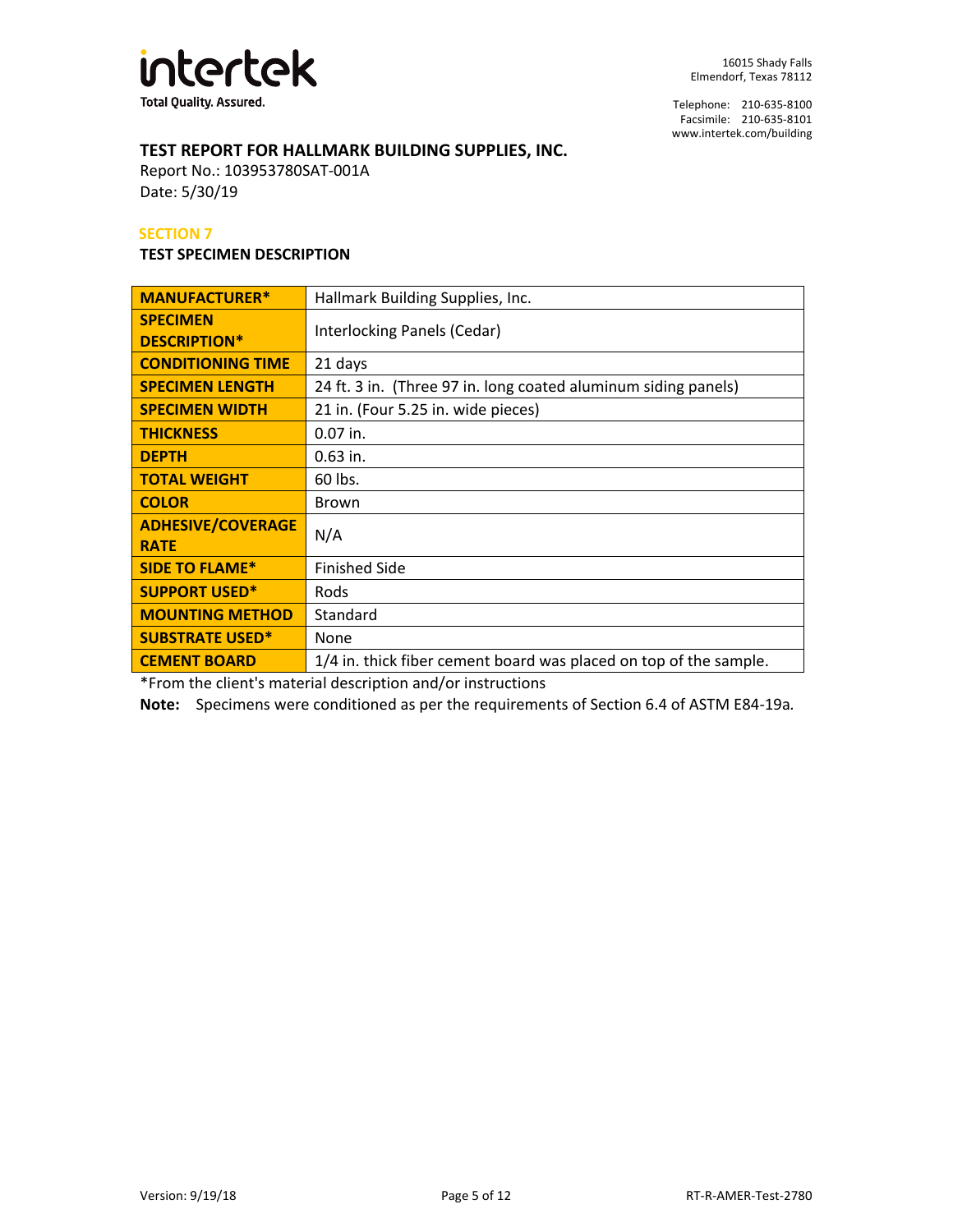

## **TEST REPORT FOR HALLMARK BUILDING SUPPLIES, INC.**

Report No.: 103953780SAT-001A Date: 5/30/19

#### **SECTION 8**

**TEST RESULTS**

| <b>TEST RESULTS</b>           |                 |
|-------------------------------|-----------------|
| Test Date                     | 5/29/19         |
| <b>Test Operator</b>          | Joseph Martinez |
| Flame Spread Index (FSI)      | Ü               |
| Smoke Developed Index (SDI)   |                 |
| Heptane Calibration (% * Min) | 76.8            |

| <b>TEST DATA</b>              |       |  |
|-------------------------------|-------|--|
| FSI (unrounded)               | 0.0   |  |
| SDI (unrounded)               | 6.9   |  |
| FS * Time Area (Ft * Min)     | 0.0   |  |
| Smoke Area (% * Min)          | 5.3   |  |
| Total Fuel Burned (Cubic Ft.) | 43.24 |  |
| Max Flame Front Advance (Ft.) | 0.0   |  |
| Time to Max Flame Front (sec) | 0     |  |
| Max Temp At Exposed T/C (°F)  | 519   |  |
| Time To Max Temp (sec)        | 594   |  |

| <b>TEST OBSERVATIONS</b>            |                                              |
|-------------------------------------|----------------------------------------------|
| Ignition Time                       | 1:36                                         |
| <b>Observations After the Test:</b> |                                              |
| $0 - 4$ ft.                         | The coating was heavily charred and cracked. |
| $4 - 6$ ft.                         | The coating was heavily discolored.          |
| $6 - 24$ ft.                        | No visible damage.                           |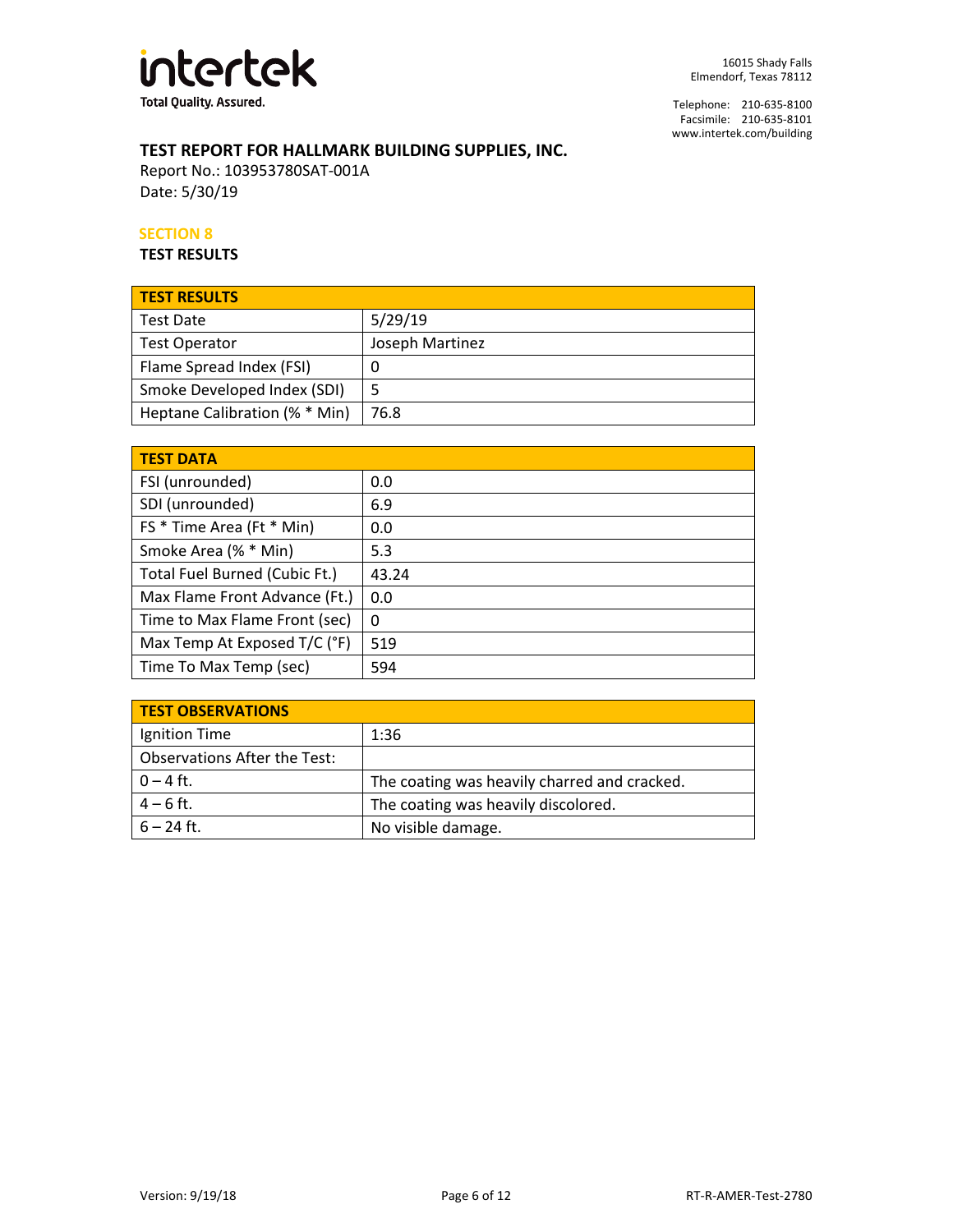

Telephone: 210-635-8100 Facsimile: 210-635-8101 [www.intertek.com/building](http://www.intertek.com/building)

#### **TEST REPORT FOR HALLMARK BUILDING SUPPLIES, INC.**

Report No.: 103953780SAT-001A Date: 5/30/19

**SECTION 8 (Continued)**

**TEST RESULTS**

#### **COMMENTARY ON CLASSIFICATION**

Neither ASTM E84 nor UL 723 include classification criteria for the results obtained from testing. The International Building Code® (IBC), NFPA 101: Life Safety Code® (NFPA 101), and NFPA 5000: Building Construction and Safety Code® (NFPA 5000) all describe a set of classification criteria required for interior wall and ceiling finish materials based on Flame Spread Index and Smoke Developed Index when tested in accordance with ASTM E84 or UL 723. The classification criteria for all three model codes is the same:

| <b>Class</b> | <b>Flame Spread Index</b> | <b>Smoke Developed Index</b> |
|--------------|---------------------------|------------------------------|
|              | $0 - 25$                  | $0 - 450$                    |
|              | 26-75                     | $0 - 450$                    |
|              | 76-200                    | $0 - 450$                    |

Note that classification under this scheme for interior wall and ceiling finishes does not strictly apply to all products or materials tested in accordance with ASTM E84 or UL 723 because not all products or materials are recommended or suitable for use as interior wall or ceiling finish materials in buildings, regardless of the surface burning characteristics. Consult with the product manufacturer and the local authority having jurisdiction (AHJ) regarding specific applications of a given product or material.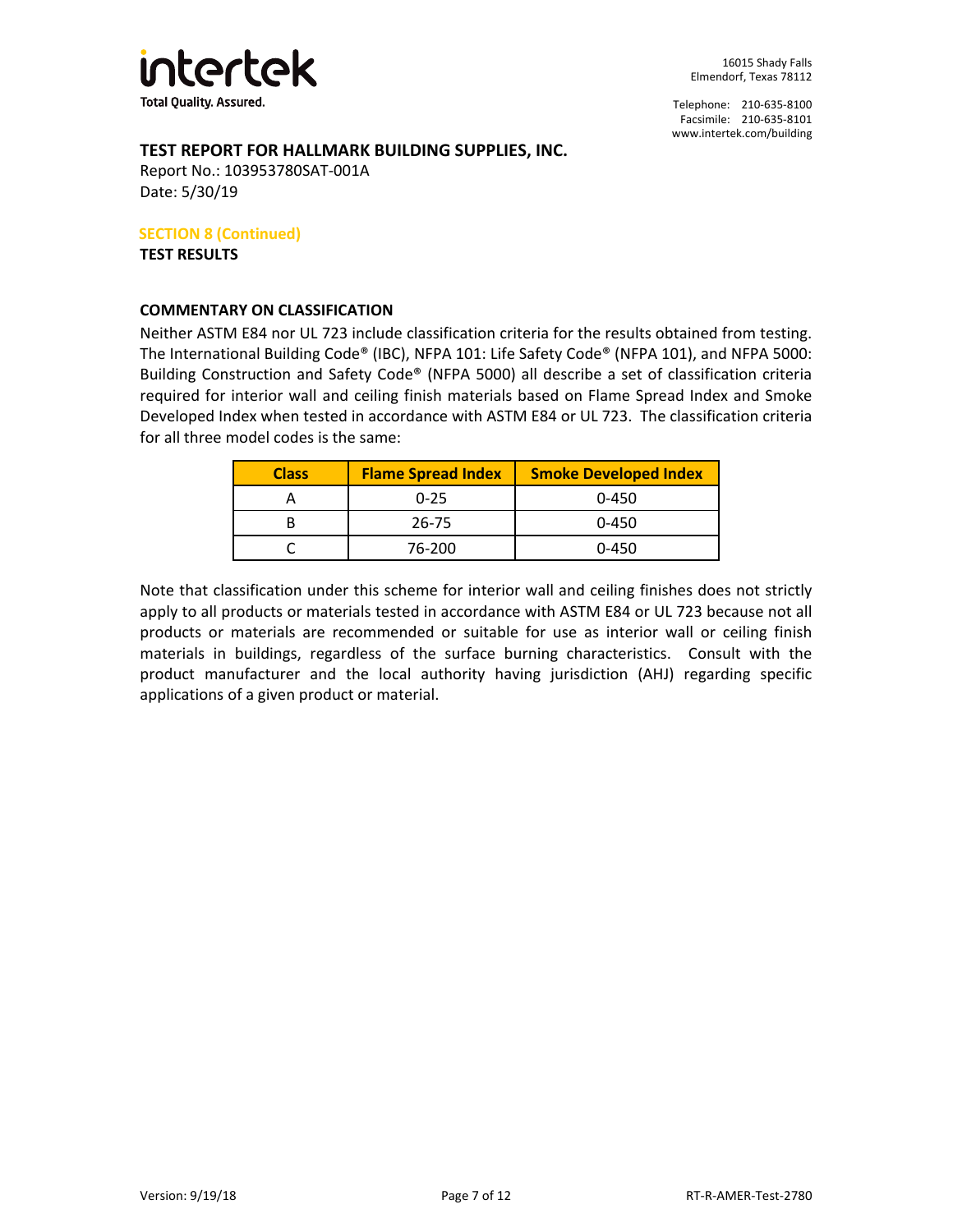

Telephone: 210-635-8100 Facsimile: 210-635-8101 [www.intertek.com/building](http://www.intertek.com/building)

## **TEST REPORT FOR HALLMARK BUILDING SUPPLIES, INC.**

Report No.: 103953780SAT-001A Date: 5/30/19

#### **SECTION 9**

**PHOTOGRAPHS**



**Photo No. 1 Inspector's Initials**



**Photo No. 2 Exposed Surface of the Test Specimen (Pre-test)**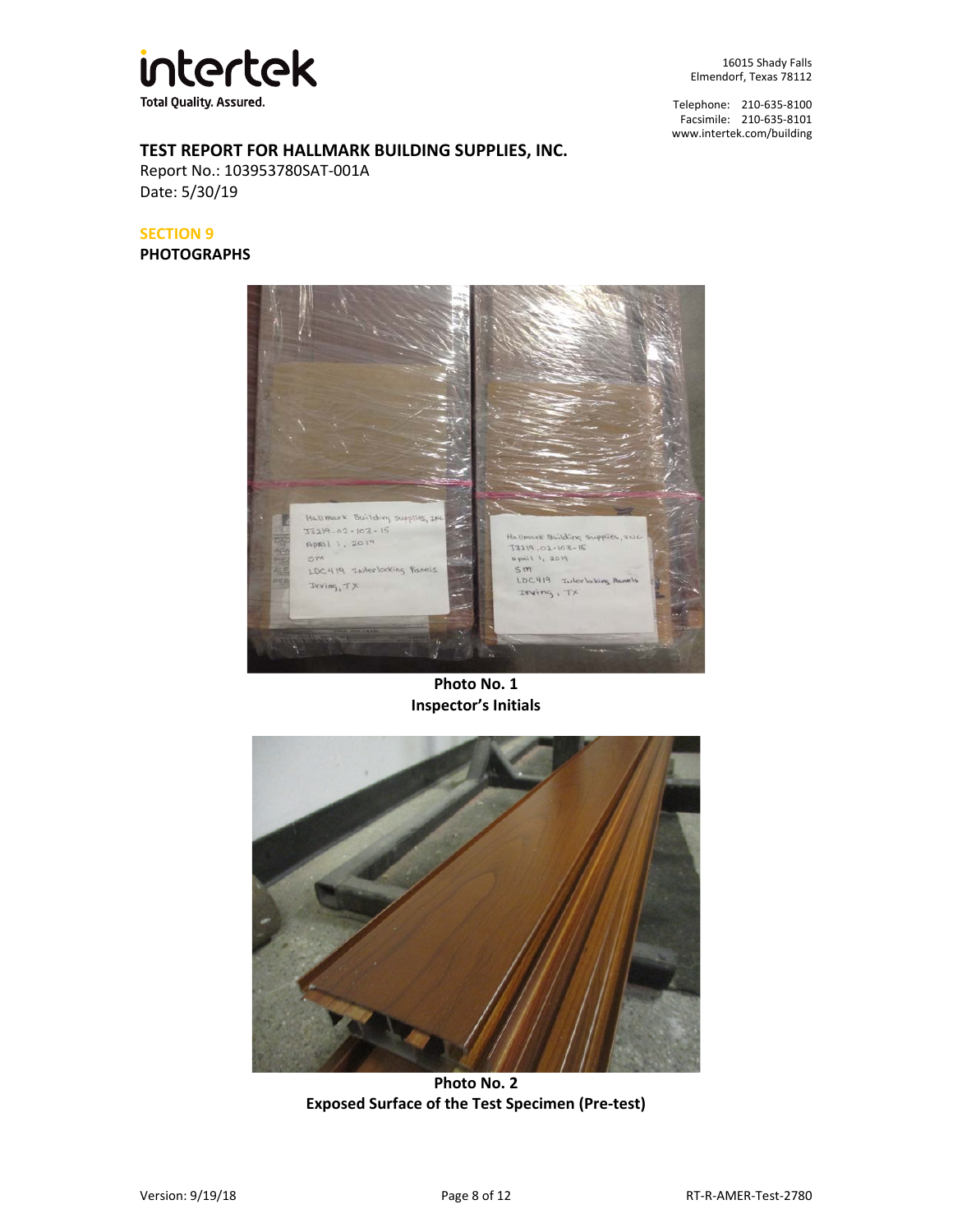

Telephone: 210-635-8100 Facsimile: 210-635-8101 [www.intertek.com/building](http://www.intertek.com/building)

### **TEST REPORT FOR HALLMARK BUILDING SUPPLIES, INC.**

Report No.: 103953780SAT-001A Date: 5/30/19

**SECTION 9 (Continued)**

**PHOTOGRAPHS**



**Photo No. 3 Unexposed Surface of the Test Specimen (Pre-test)**



**Photo No. 4 Unexposed Surface of the Test Specimen (Post-test)**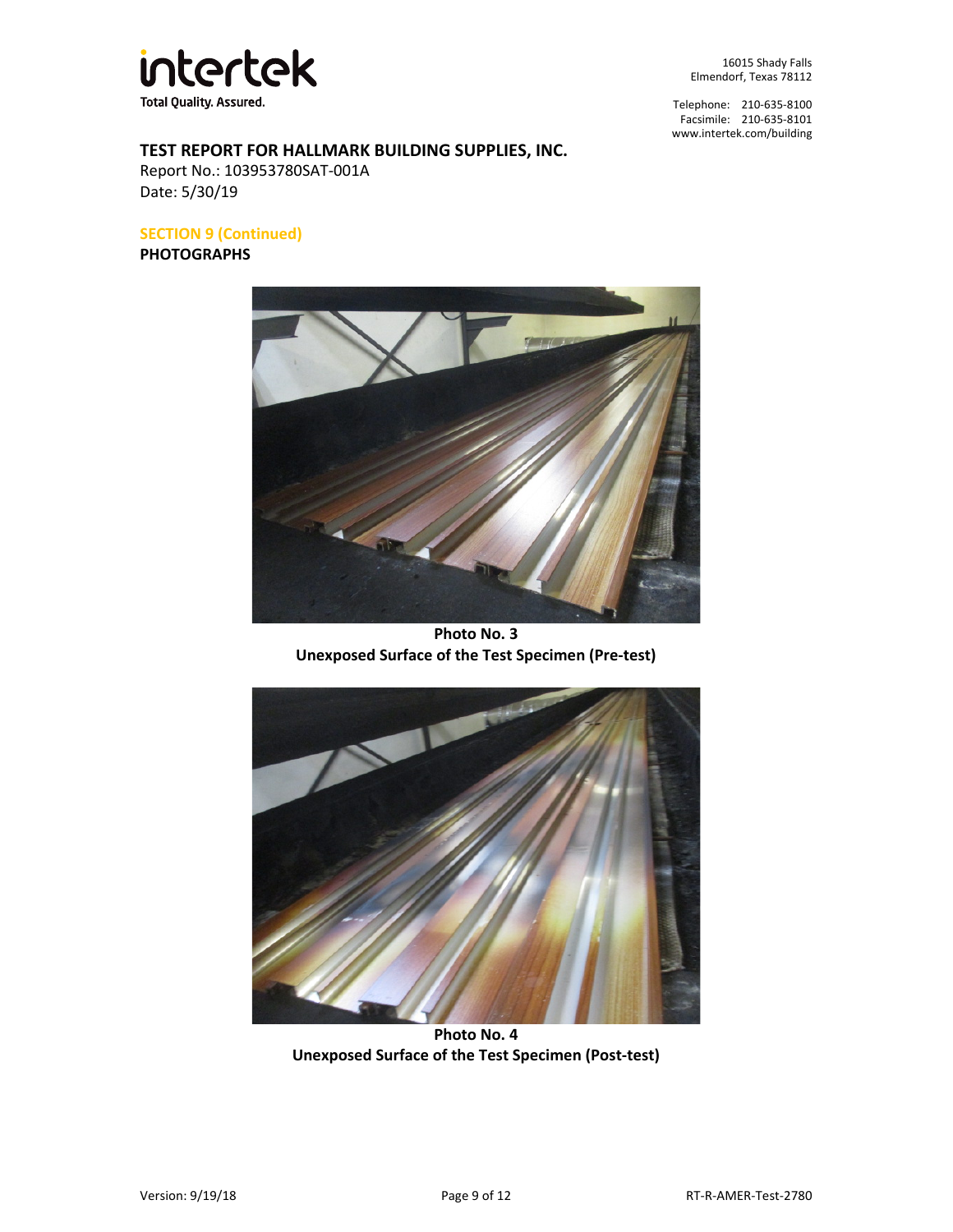

Telephone: 210-635-8100 Facsimile: 210-635-8101 [www.intertek.com/building](http://www.intertek.com/building)

# **TEST REPORT FOR HALLMARK BUILDING SUPPLIES, INC.**

Report No.: 103953780SAT-001A Date: 5/30/19

**SECTION 9 (Continued)**

**PHOTOGRAPHS**



**Photo No. 5 Exposed Surface of the Test Specimen (Post-test)**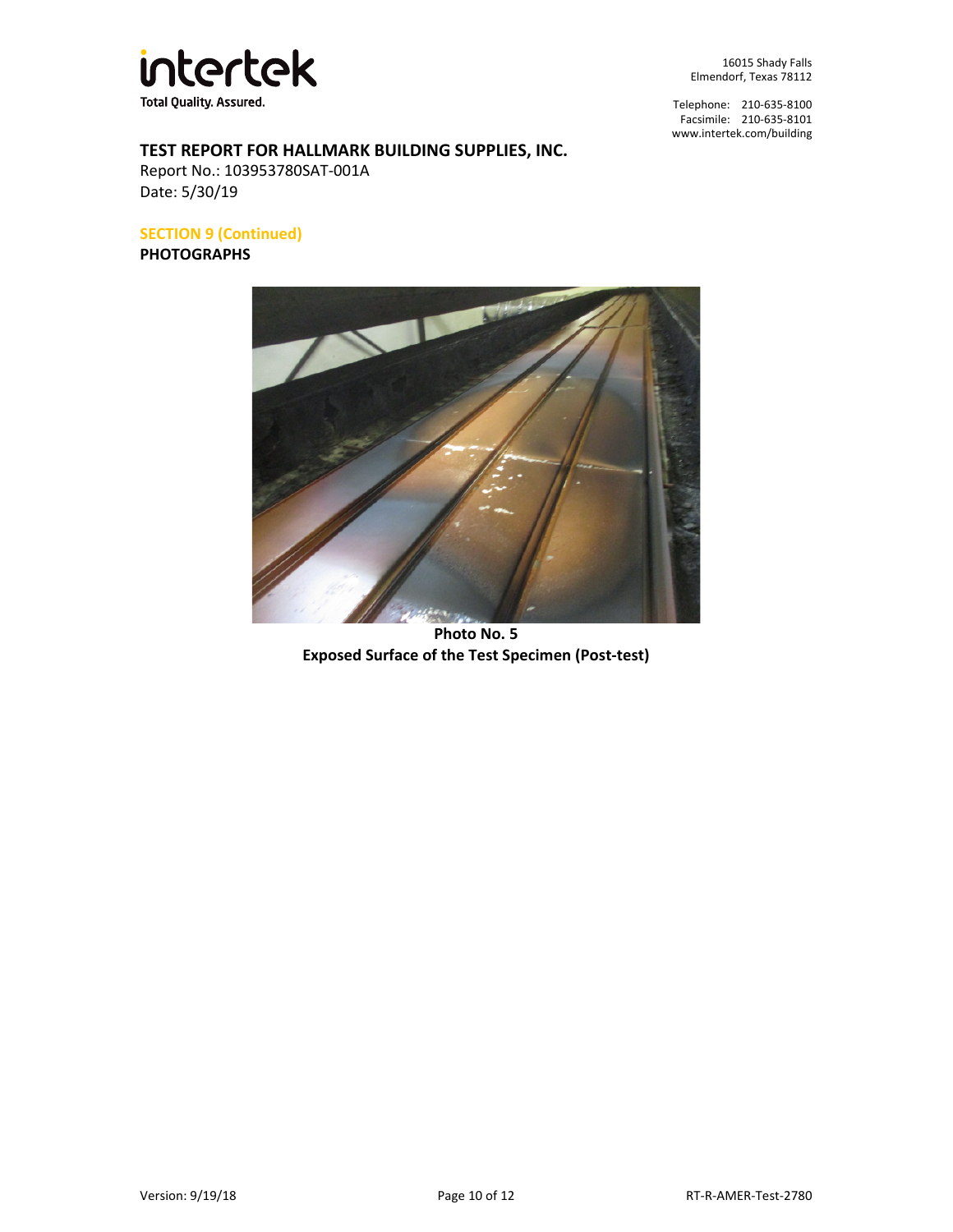

#### **TEST REPORT FOR HALLMARK BUILDING SUPPLIES, INC.**

Report No.: 103953780SAT-001A Date: 5/30/19

#### **SECTION 10**

**GRAPHS**